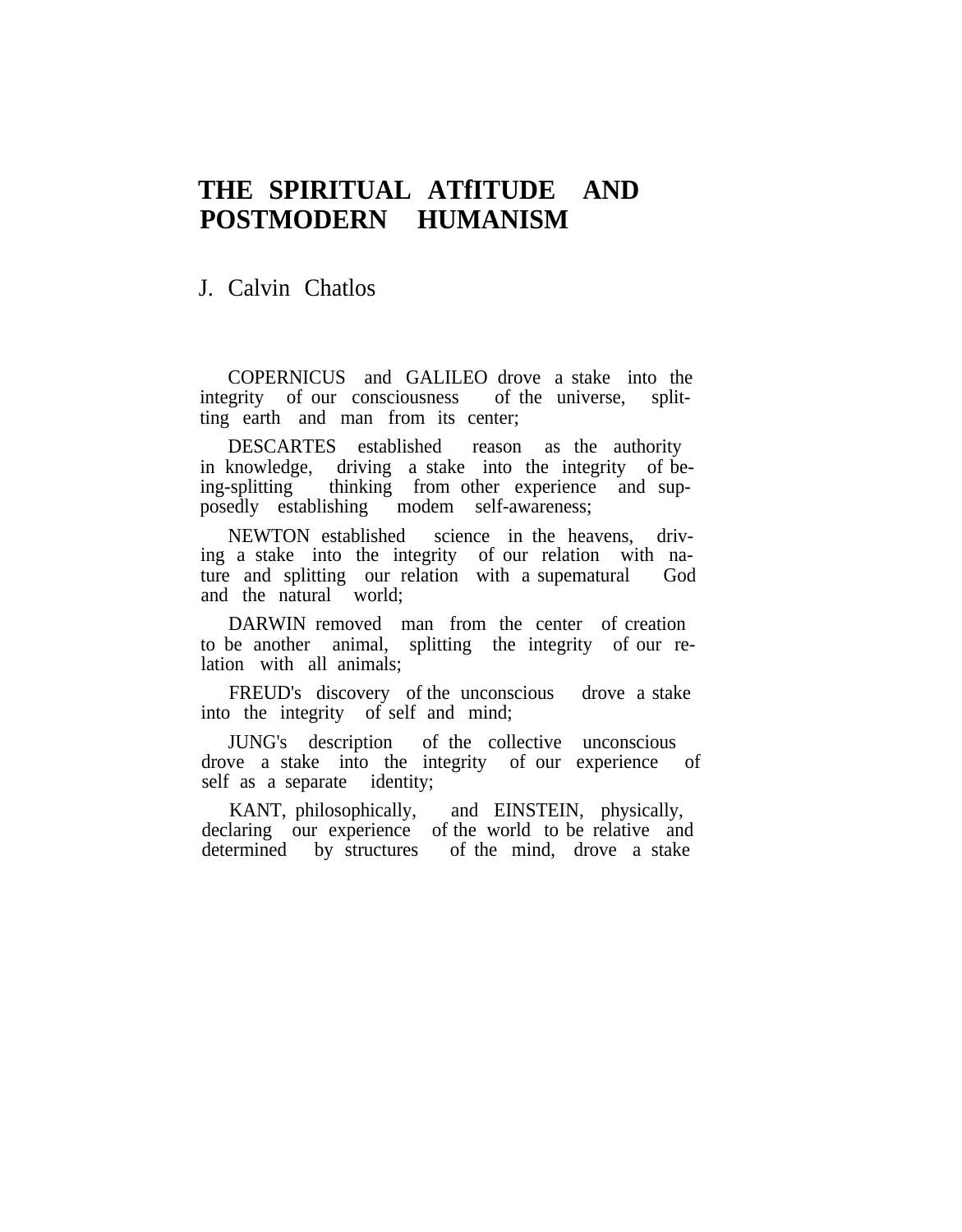into the basis of our perceptions of reality and the fundamental integrity of *all* experience.

In Einstein's words, "It is as if the ground had been pulled out from under one with no firm foundation."l

These dichotomies-or splits of center/non-center, cognitive/experiential, supernatural God/natural world, man/animal, mind/body, self/other, objective reality / subjective reality-are some of the tensions of the postmodern mind. They have led to attitudes of doubt, insecurity, cynicism, skepticism and pessimism expressing a fundamental lack of faith in humanity; or have led to attitudes of arrogance, grandiosity, selfproclaimed myopic enlightenment, or isolation and separatism often found even among declared Humanists.

What is *your* fundamental attitude?

How do you deal with the experience of the World Wars, the Holocaust, Hiroshima, man standing on the moon, the fall of the Berlin Wall, and the dismantling of Communism in the Soviet Union?

In reaction to our modem understandings, we are indeed undergoing a transformation of humankind. Let's look at how these postmodern tensions are humanity's convulsive attempt to break through into the paradigm of a Spiritual Attitude.

Spiritual Attitude in life *must* be the postmodem expression of the faith of Humanism. The Spiritual Attitude is the stake that must be driven into the heart of our negative views of humanity-the cynical, pessimistic postmodem attitudes, often with self-projected evil indictments and even oppressed Humanist ideas that suck the lifeblood of our faith in humanity. Examples of these negative attitudes were expressed in the paper by Khoren Arisian introducing this volume:

1 Richard Tarnas, *The Passion of the Western Mind* (New York: Harmony Books, 1991),356.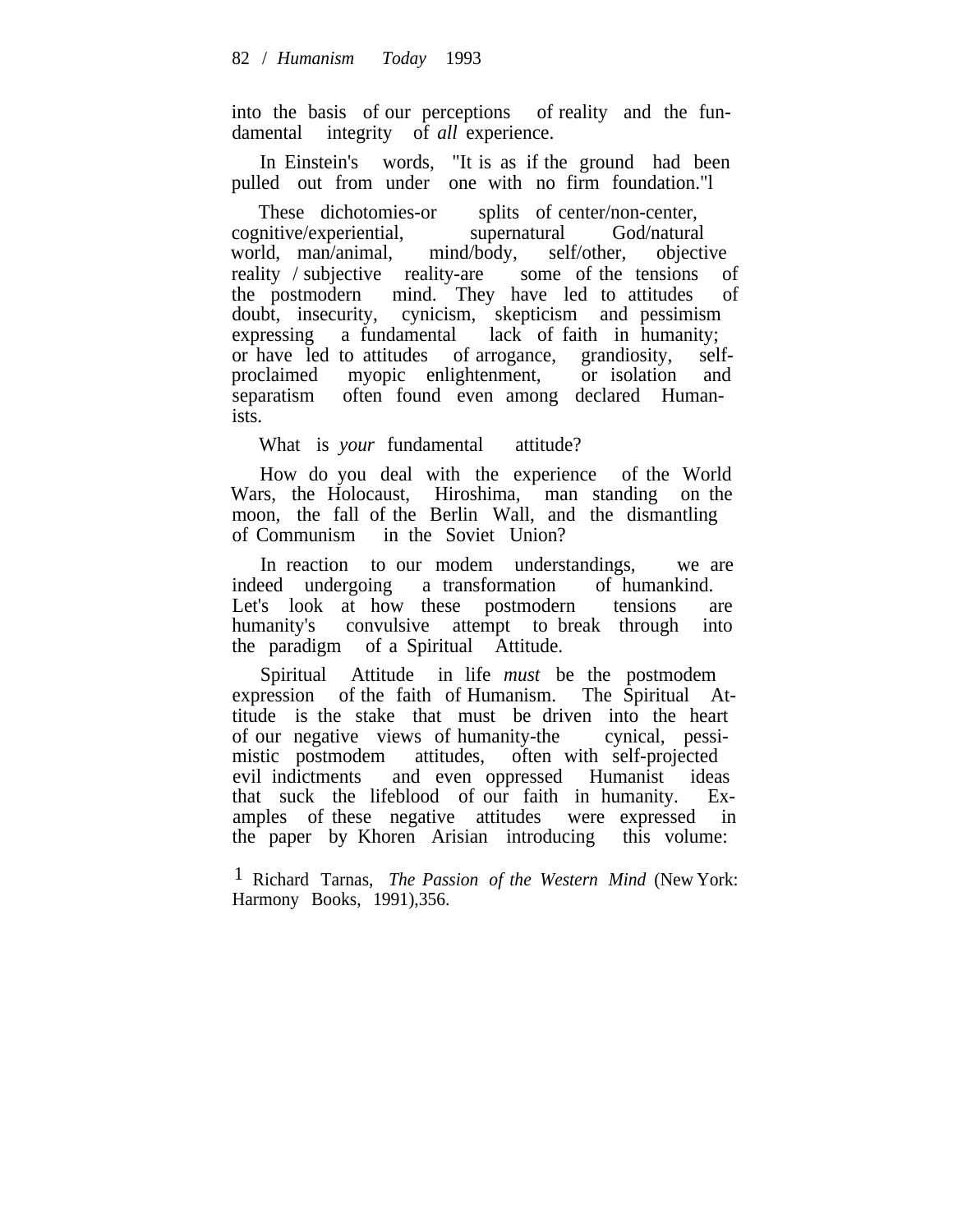". . .maddeningly volatile century. . ."

"... jury verdict [in the Rodney King trial] ... lands<br>it in absurdity. Epistemological skepticism. Epistemological skepticism. . . epistemological nihilism."

"...Nietzsche to announce 'the death of God.'<br>...expressing the spiritual malaise..." the spiritual malaise. . . .

"The individual. . . has often come to feel powerless and helpless."

"... implications of this doubt illuminate why the question of personal identity has once more question of personal identity has once more arisen as the crux of the postmodernist dilemma."

". . . disintegration of human community. . ."

". . .the self dissolves even as it perceives. . ."

"Postmodemism is variously a negative reaction to, or. . .rejection of the whole humanist outlook."

A non-spiritual Humanism is another vampire of the postmodern world view. Like the mythical vampires who have been transformed into their condition by similar beings, postmodem Humanists have become taintedly transformed by their anti-spiritual cultural environment. And like the mythical vampires who despairingly cling to their own kind and convert others, the postmodern non-spiritual Humanist attitude despairingly clings to its own kind and attempts to engage others with this attitude-fearing the stake that must be driven into the heart of this attitude to provide liberation.

Will we continue in our negative criticisms of the postmodern world? Or, will we take heart and recognize the spiritual nature and process of understanding our human selves and history?

Let's look at what is meant by a Spiritual Attitude. I do not mean an equation with "religious" matters as usually defined in the traditional organized and doc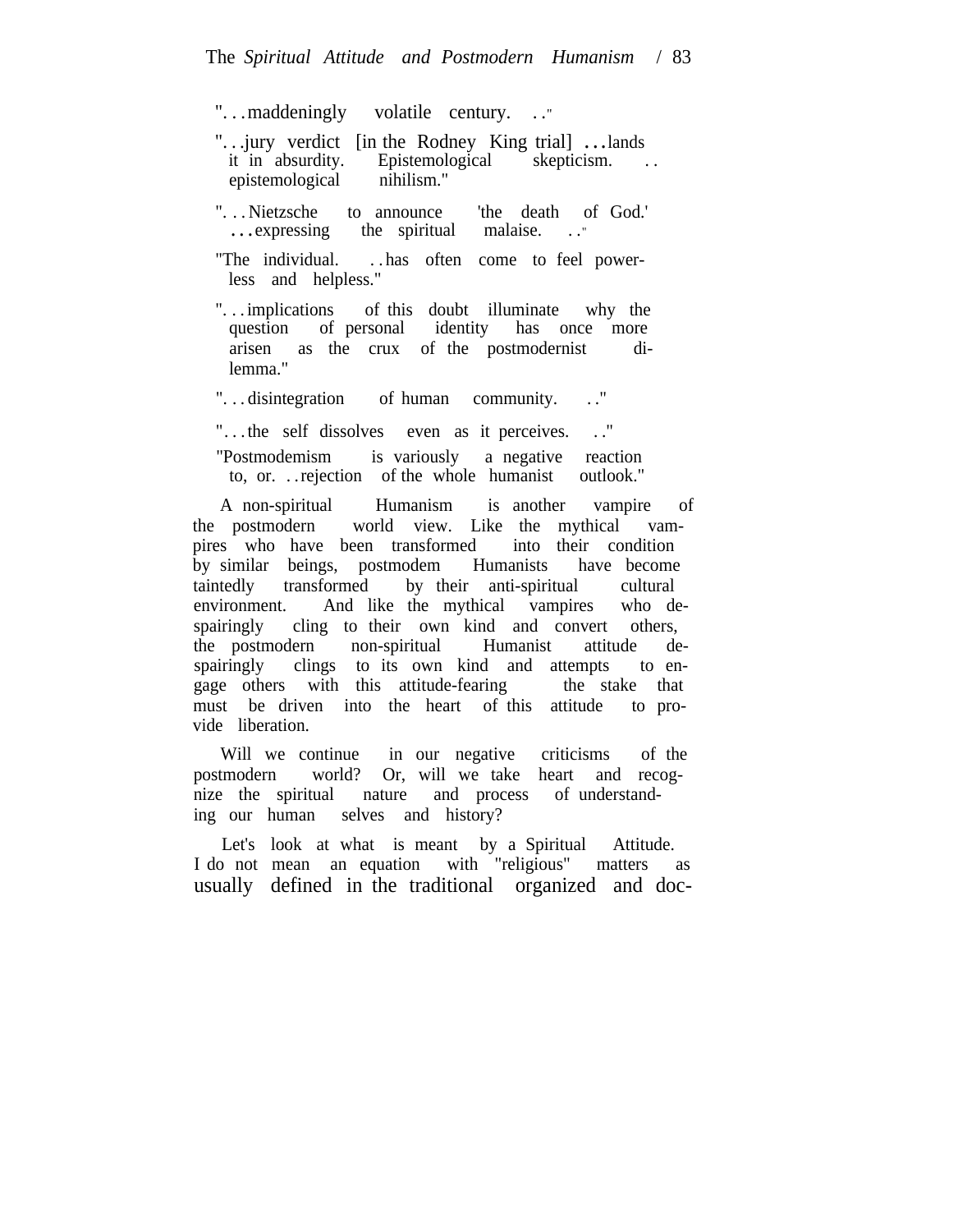trinal sense. In the words of William James in *The Varieties of Religious Experience:*

"[W]ere one asked to characterize the life ofreligion in the broadest and most general terms possible, one might say that it consists of the belief that there is an unseen order and that our supreme good lies in harmoniously adjusting ourselves thereto. This belief and this adjustment are the religious attitude in the soul."2

This describes the religious attitude based on its linguistic root: *religio* = *religare,* meaning "to bind together."3 This does not refer to fettered or shackled but "to bind together," to make meaning. How does one "bind together" or "make meaning" of the universe? This religious or spiritual attitude of binding together and making meaning is totally consistent with the Humanist foundation of belief in science. Science attempts to discover this "unseen order," to bind together observations into predictive theories for understanding our universe.

This definition emphasizes relatedness. In science the perspective of cause and effect, being linear, has limited our process and understanding of science since limited our process and understanding every cause is also an effect. Our current understanding of the scientific process is leading to more appreciation of the importance of relatedness as our modem science further investigates relationships of events in time and space.

Our malaise as expressed by Nietzsche comes from *not* recognizing our relationship to the spiritual-not a supernatural spirituality but a human, naturalistic spirituality. In its broadest perspective, this is more appropriately considered to be an ecohumanist spiri-

*3 Webster's New World Dictionary* (New York: World Publishing, 1970), 1200.

<sup>2</sup> William James, The *Varieties of Religious Experience* (New York, Macmillan, 1961), 59.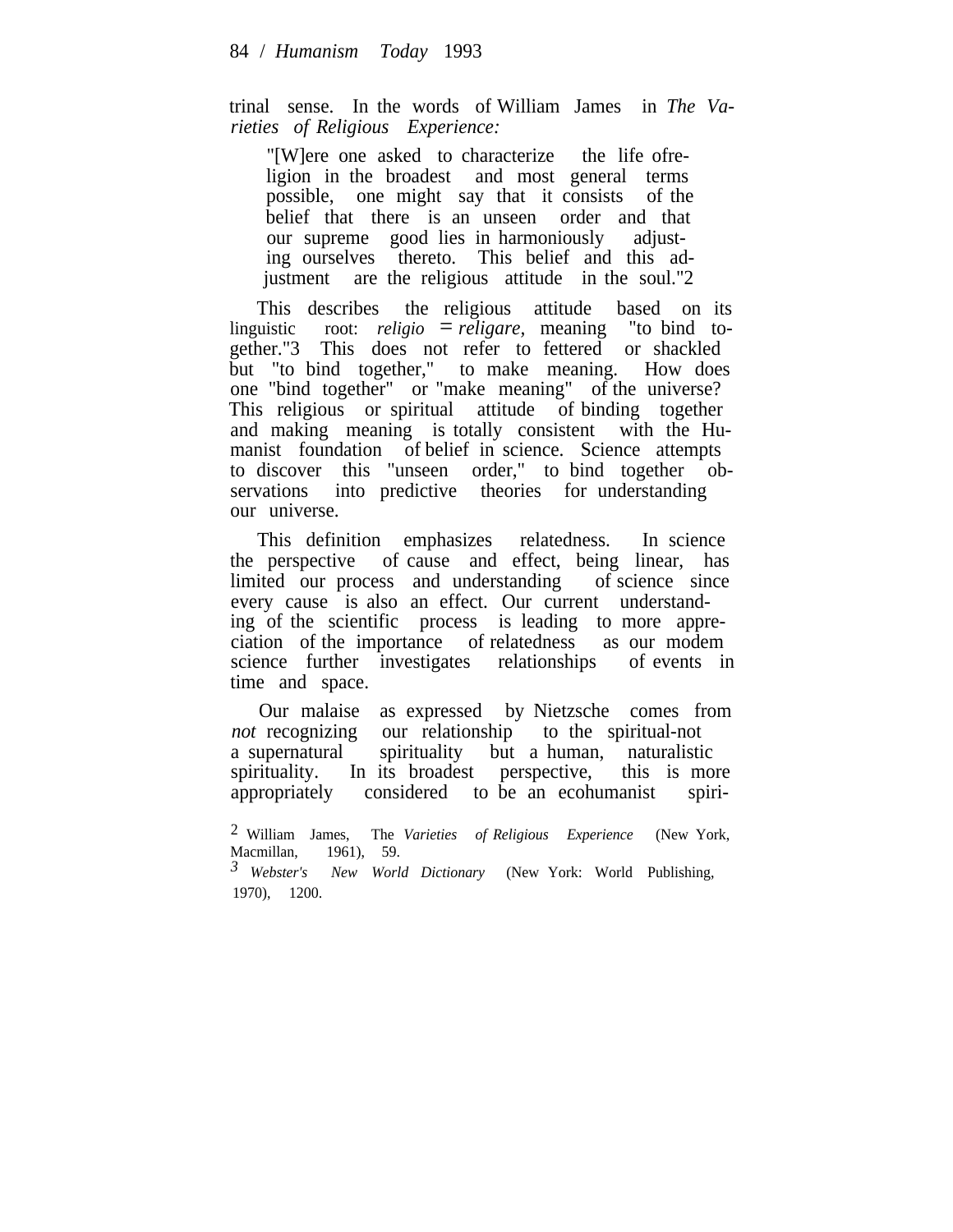tuality to emphasize our relationship to nature. Our historical identification of "spiritual" with "supernatuhistorical identification of "spiritual" with "supernatural" has limited our ability to acknowledge a human, naturalistic spirituality.

This recognition and liberation will occur only when we do violence (or deconstruct) our own self-projected non-spiritual experience of life. We must review our own life and historical experiences to form a new paradigm that identifies our own spiritual alienation or spiritual connectedness. This process leads to a recognition of the spiritual attitude of "harmoniously adjusting to an unseen order" as a paradigm for healing. In this context I refer to the healing of the suffering schisms to which our personal and historical experience and interpretations contribute. This attitude includes thinking and rationality-but as a belief connected with feeling to a visceral level of experience commonly referred to by the word "soul." This involves the continuum of head, heart and soul. To remain in the frame of science, this is even correlated with our present understanding of the function of the braincortical for human thought and rationality, limbic system for emotions that links us with the remainder of the sentient animal kingdom, and midbrain and hypothalamus that controls appetitive and habitual behaviors and is the seat of addictive behaviors, which is society's current disease of the spirit!

The spiritual attitude does not call for a philosophical approach, or a psychological, or even an epistemological approach (into the study of knowing) but an ontological inquiry-into the study of "being." "I am,  $\alpha$  ontological inquiry-into the study of "being." therefore I am." This paraphrase of Descartes better illustrates the role of "am" as the derivative of "to be."

I am also not referring to the spiritual as any kind of dogmatic belief system (including that espoused by some Humanists) to be possessively held on to as an "identity" such as described in Chogyam Trungpa's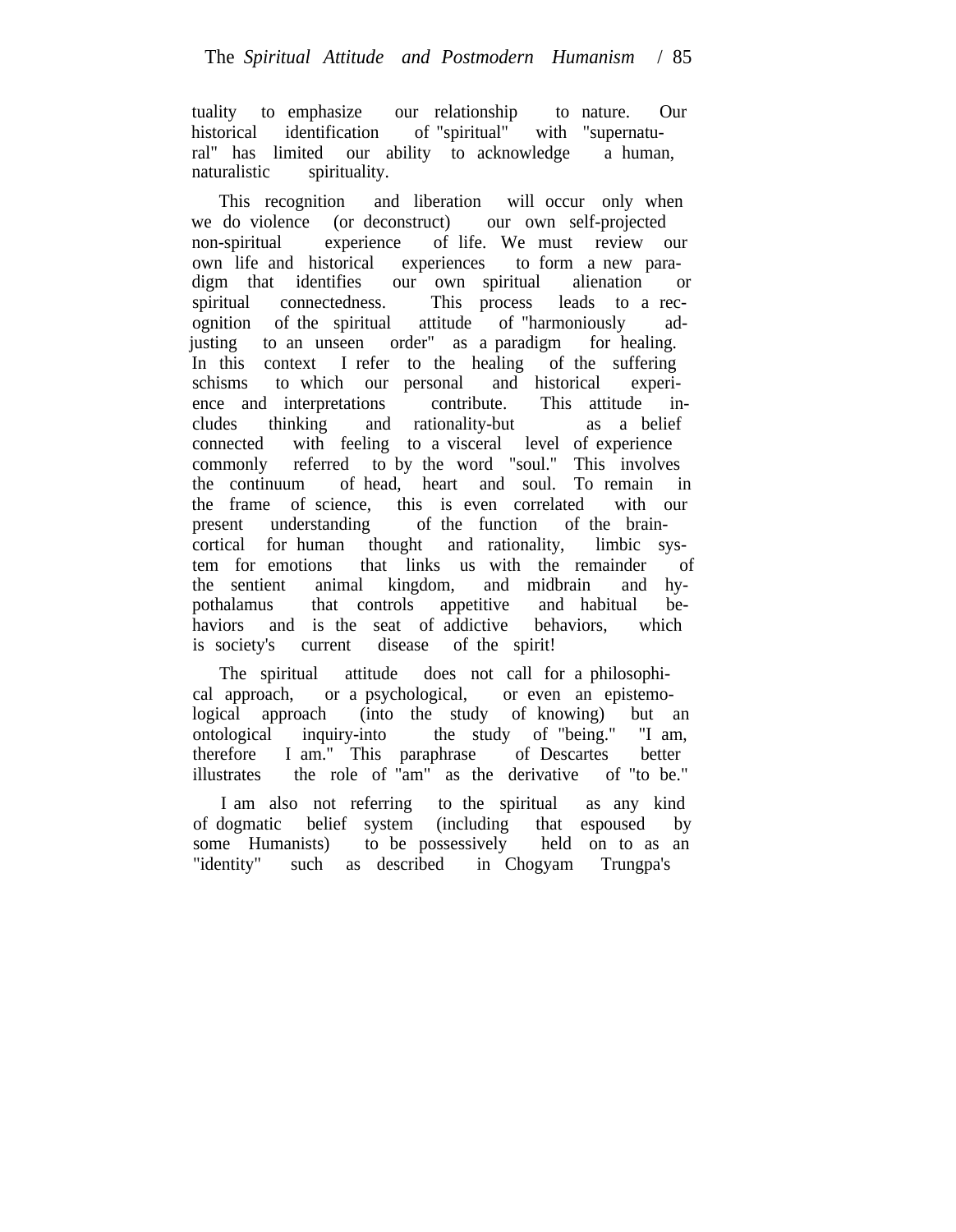*Cutting Through Spiritual Materialism,* 4 but as a combination of experience, process and attitude.

Recognizing this force reveals how the Spiritual Attitude is part of the Satyagraha or spiritual "truth force" of Mahatma Gandhi.

To look further at the power of the Spiritual Attitude, consider once more Copernicus and Galileo. The nature of spirituality recognizes that we are not the physical center of the universe, but we are the center of our personal universe of experience. The "spirit" of humanity will last for the etemity of humanity, further opening a natural human definition of spiritual experience and suggesting an "eternal" soul of a trans personal but not supernatural source.

To address the Cartesian schism further illuminates the Spiritual Attitude. Spirituality does not recognize the supreme authority of thinking alone but recognizes the total experience of thinking to include its relationship to feeling, doing, and comprehensively "being" with which we include intuition, often a source of our creativity.

The Newtonian schism is addressed by recognizing that there are laws of the universe, and that part of GOD is a process-G.O.D. standing for "Good Orderly Direction," which is exactly what Newton discovered!

Or consider the Darwinian "insult," healed as the Spiritual Attitude recognizes and appreciates with awe and inspiration the incredible complexity of evolution, including human beings and the odds against us ever experiencing this moment. We are in the ultimate dice game as we try to find a system to win.

The Freudian schism shows that even within ourselves we must continue to discover, being aware of how time and our past experience and history influ-

4 Chogyam Trungpa, *Cutting Through Spiritual Materialism* (Boulder, Colorado: Shambhala Publications, 1973), 6.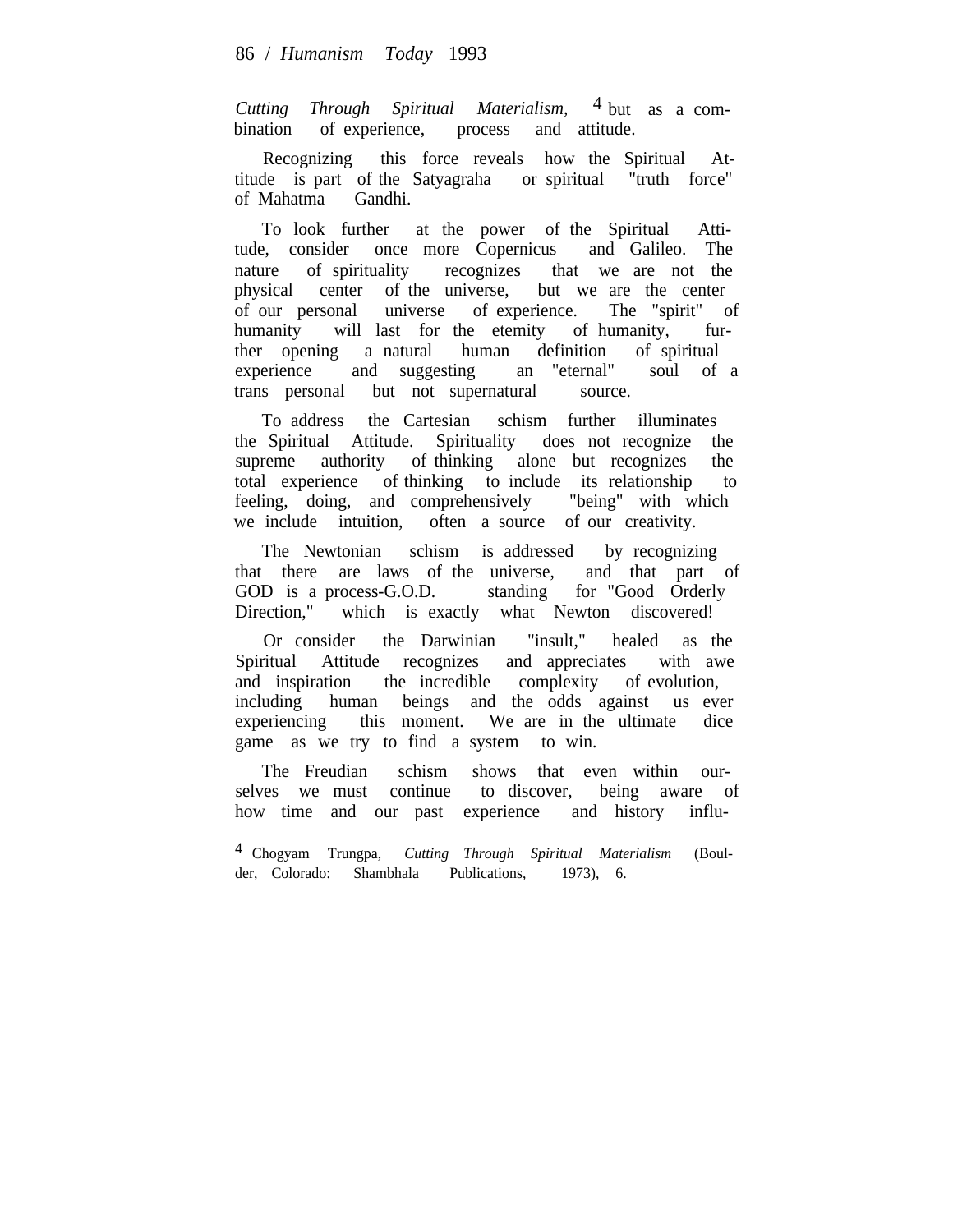ence present experience. It is our past experience that influences how we interpret and act in the world, including our interpretation of the idea of a spiritual attitude. It is this self-determined limitation that must be broken down to provide a liberation of the human spirit.

And observe the healing of the Jungian stake in the schism of the self versus the other, as we recognize that the concept of self may not, as previously quoted, be dissolved. With the spiritual attitude interpreted as an expansion to include all others-men, women, all races, all nations-a transcendent, transpersonal, transracial, transnational experience of self is recognized. The full power of this attitude is unleashed from the understanding of the collective unconscious. This occurs as a result of a powerful transformational process described by Stanislav Grof, as mentioned in Richard Tamas's *Passion of* the *Western* Mind(though it is noteworthy that in his conclusions Tamas got caught in the "naturalistic fallacy" of interpreting what "is" to mean it is "good" or "ought" to be.)5 This transformational process is as socially powerful as E=mc2.

And finally, for Kant philosophically and Einstein physically, the Spiritual Attitude addresses the schism of reality. This is the fundamental break that appears psychotic, mad or insane. Within this apparently psychotic relativism is the core of the true faith of Humanism. From this perceived groundlessness, we now have the full opportunity to create our reality, our paradigm, our future-

. individual and collective

. with inclusion of self and all others

. free from unconscious domination by the past

. finally with the opportunity to use past awareness to break through into a new level of choice

5 Tarnas, op. cit., 425-33.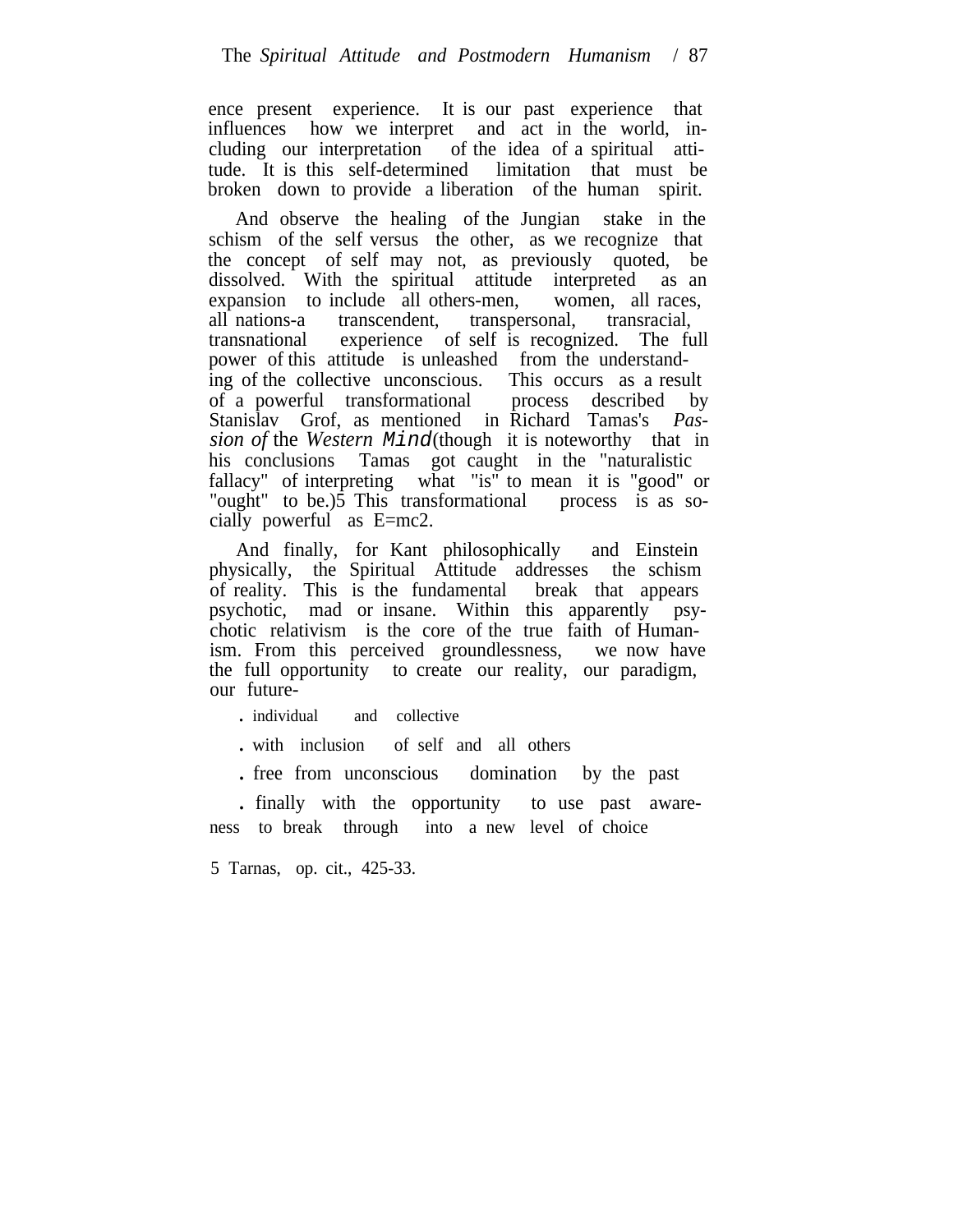. to be truly creators, not only of our own life but collectively of humanity.

This is the ultimate in Humanism and the full expression of the human spirit-to become the Ghandian Bodhisattvas (truth force warriors) of the new millennium; to adopt the Spiritual Attitude-

. to choose to interpret all as good, as necessary

. in harmony with an unseen order

. with a process including laws

. the laws of the Universe

. the laws of evolution

. the laws of the unconscious

. the laws of group process

. the laws of developmental and psychological processes

. and the laws of biological and physical processes;

To choose the Spiritual Attitude as our paradigm and to take action with this interpretation of personal and historical events (including those of the postmodern reaction) that empowers humanity to fully express the human spirit. It is with the same conviction of Martin Luther tacking the 95 Theses on the Wittenberg Cathedral that we must declare with a spiritual integrity our unflinching faith in the human spirit, choosing and taking action with this paradigm to create the new millennium-the Spiritual Attitude.

The opportunity is for us to choose this moment, now, as a recognition of Humanism's spiritual awakening and claim the full power of human "being" for all of humanity.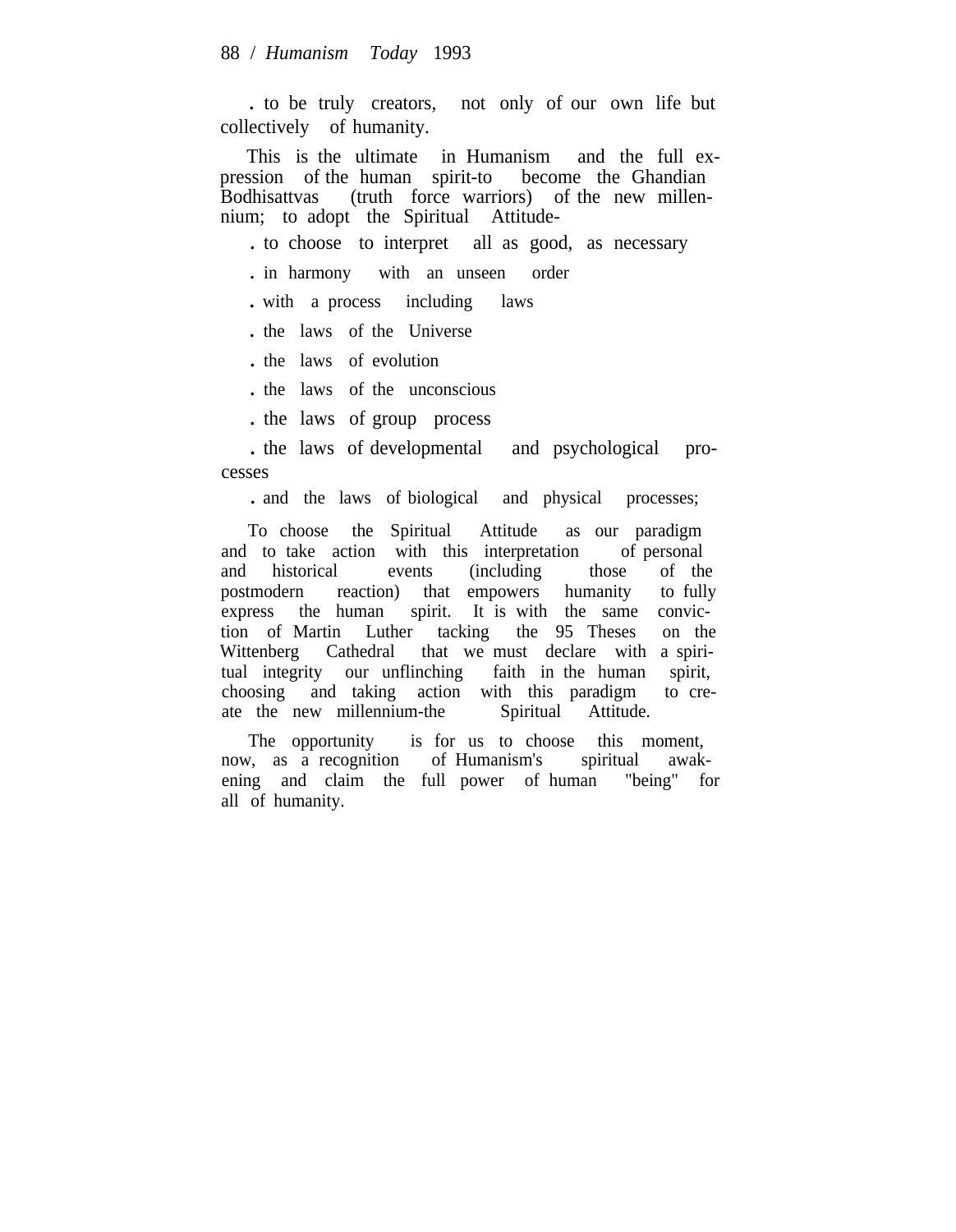## **SPIRITUAL ATTITUDE**

## *J.* C. *Chatlos*

One. . . two. . . three. . . four. . . Five... six... seven **Points** The Big Dipper to the North Star That topsy-turvy schizophrenia sign Of humankind's place in the Universe.

The bluish-orange clouds At the border of our cones Moving forward Showing Gaia's harmony and balance, Its beauty to the Universe Crossing the lunar brightness Pointing its face to the sun.

The Trinity of Universal consciousness Mother Earth-with Gaia's rhythms, Father Sun-Ra, the power, Moon, a Holy Spirit in the darkness of lifenight.

This. . . the two legged Explorer comes, Sees, Feels, Thinks... builds. Life, our life Reaching, searching to connect with the stars To express this consciousness.

Trivially placed in the Universe Near a spiral stellar edge This garden to life, Eden-against the harsh lifeless yet others Whirling through space.

. ,